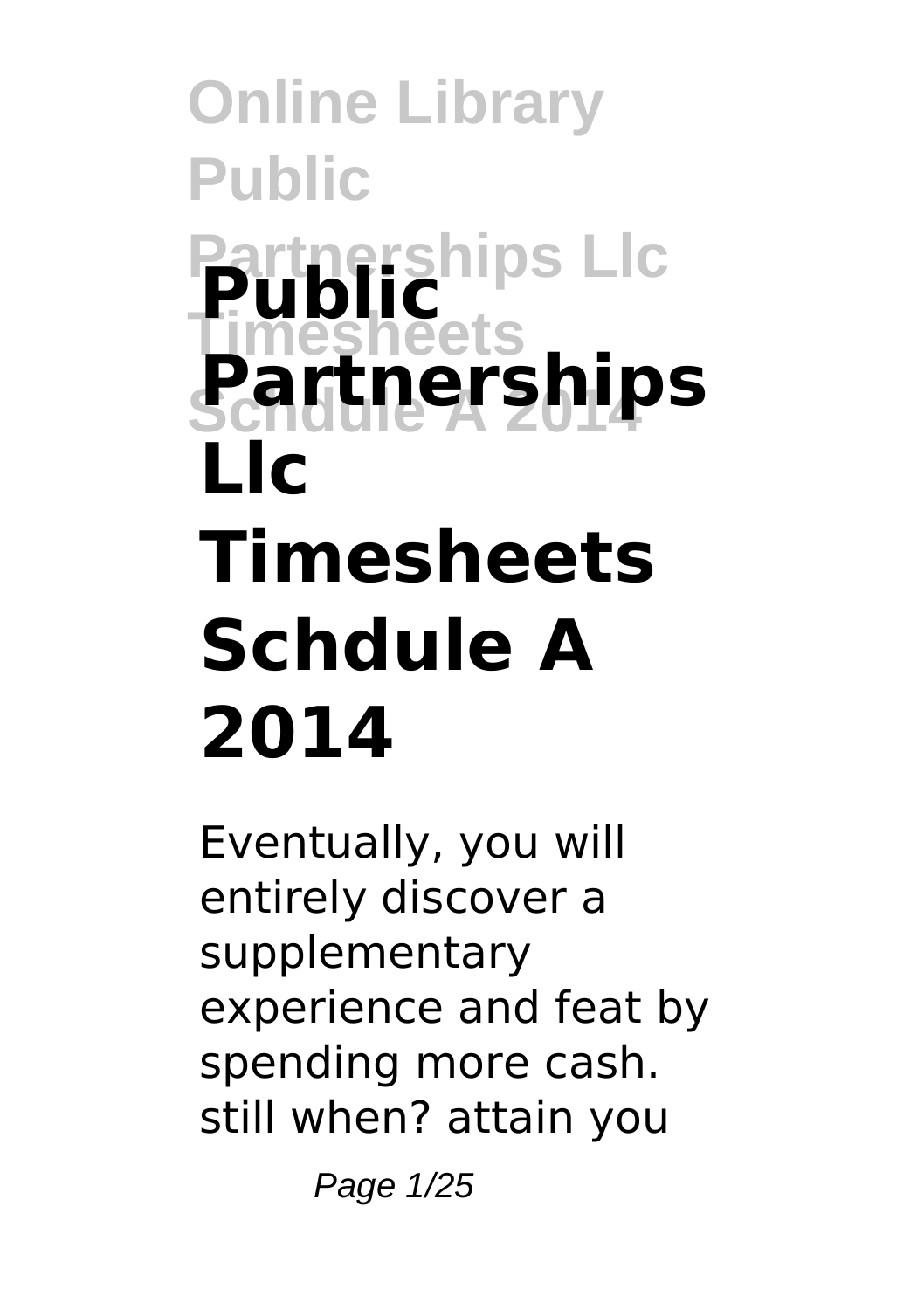**Bow to that you require** to acquire those every **Schdule A 2014** having significantly needs bearing in mind cash? Why don't you try to acquire something basic in the beginning? That's something that will guide you to understand even more in the region of the globe, experience, some places, gone history, amusement, and a lot more?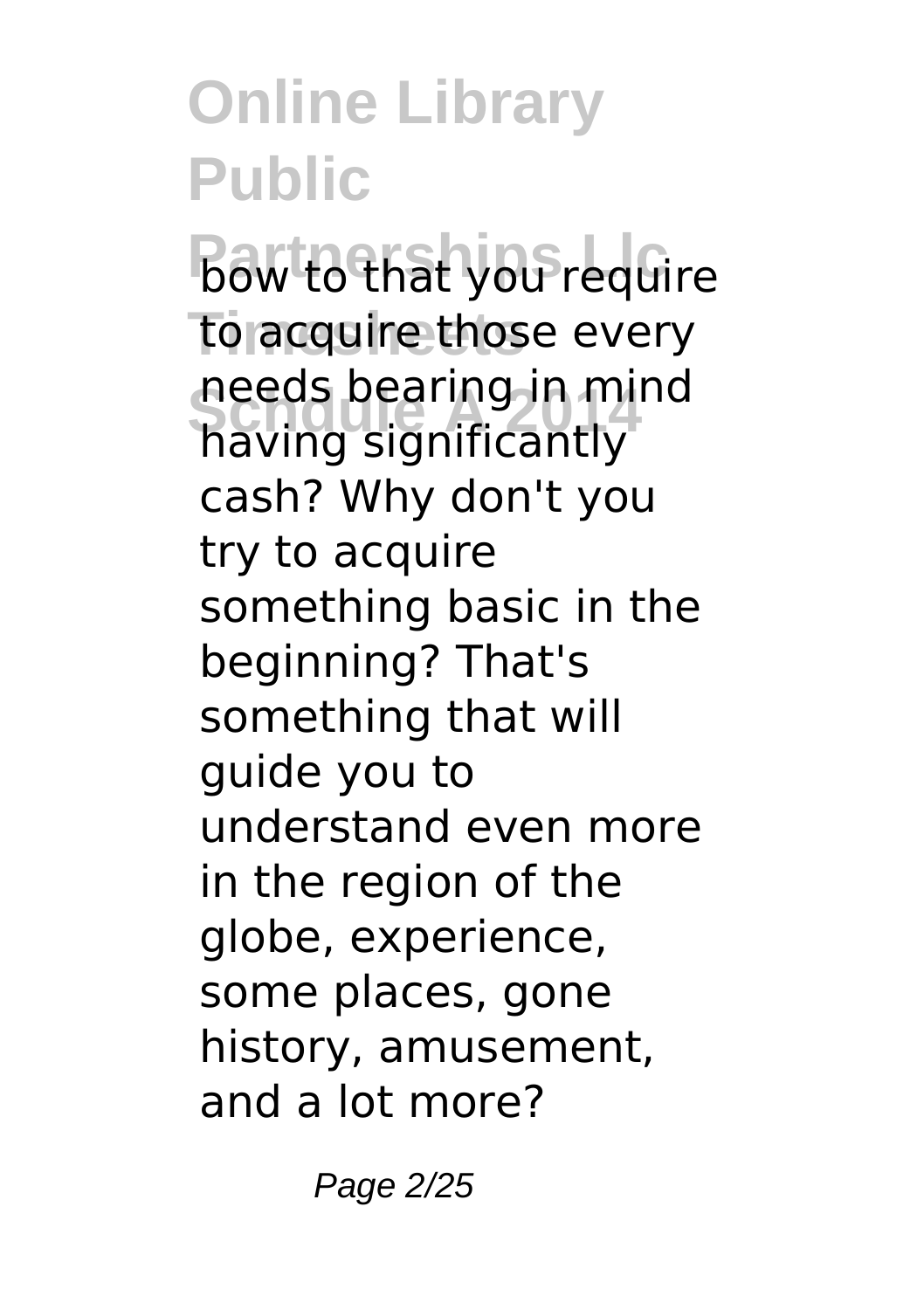**Ras your no question The own mature to perform Reviewing nabit.**<br>accompanied by guides reviewing habit. you could enjoy now is **public partnerships llc timesheets schdule a 2014** below.

Unlike the other sites on this list, Centsless Books is a curatoraggregator of Kindle books available on Amazon. Its mission is to make it easy for you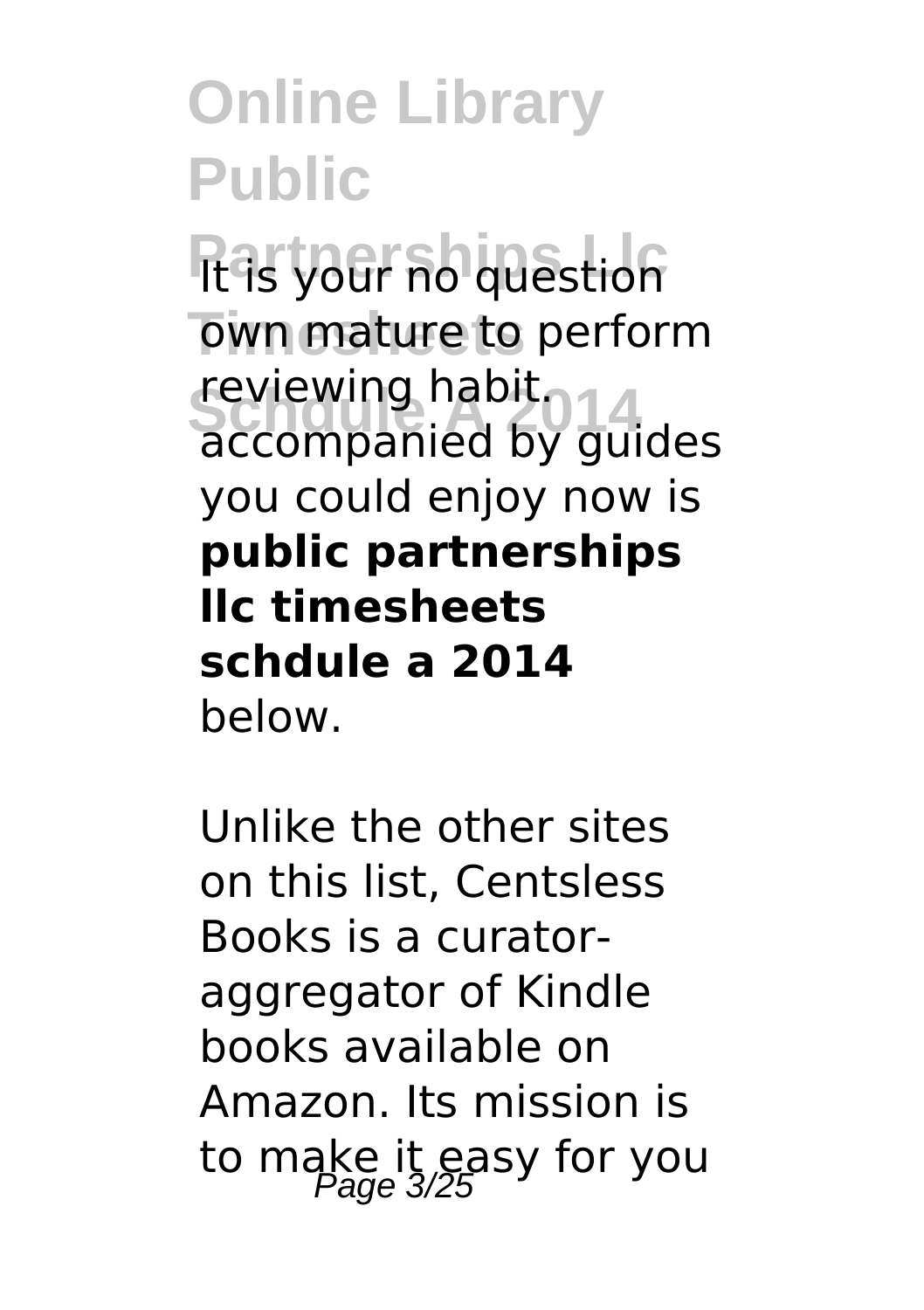**Po stay on top of all the** free ebooks available from the online 014 retailer.

#### **Public Partnerships Llc Timesheets Schdule**

BetterOnline™ web portal Don't forget to bookmark this page. Enter Your Login Information . Forgot your username or password?

# **Public Partnerships,**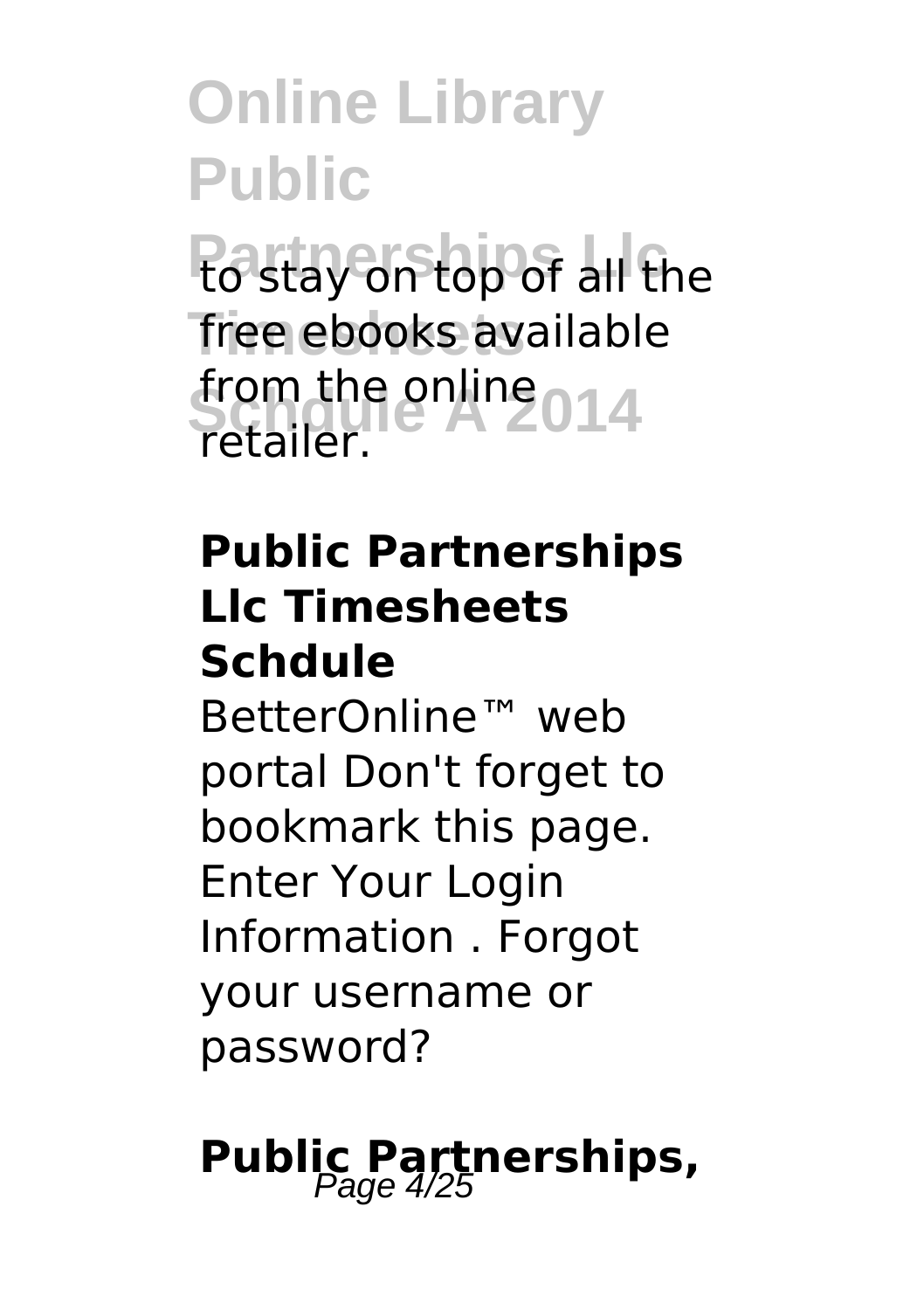**Online Library Public Pactoriships Lic Public Partnerships LLC Schdule A 2014** Program PO Box 51476 New Jersey PPP Phoenix, AZ 85076-1476. Paper Timesheet Instructions Page 1 of 3. Paper Timesheet Instructions. Public Partnerships accepts paper timesheets by fax or mail. Timesheets are read by a machine (like the ones that read standardized tests), so it is important that you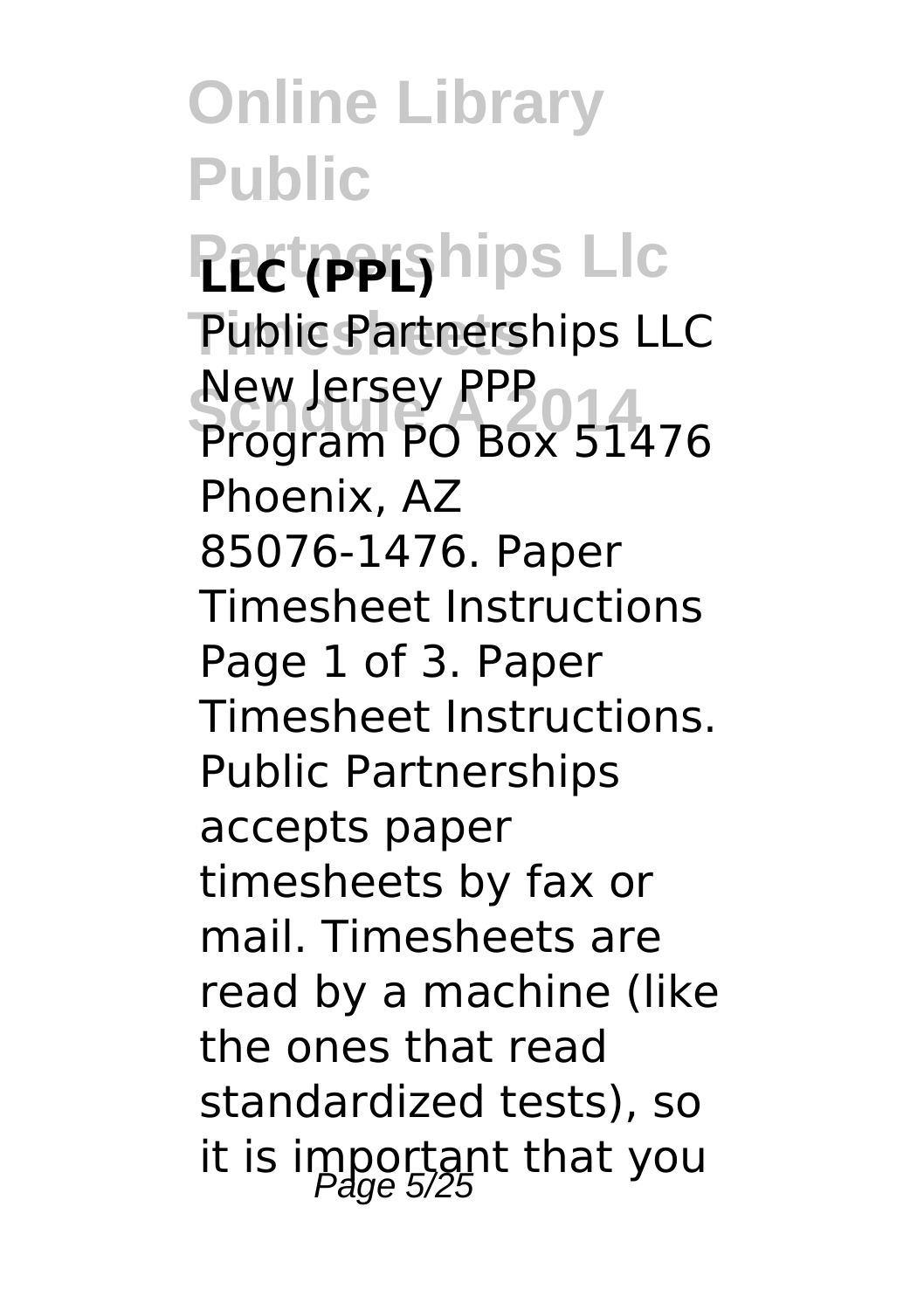**Online Library Public Fill out these ips Lic Timesheets** timesheets clearly and **sempletely** A 2014

#### **08. Paper Timesheet Instructions - Public Partnerships**

PAYMENT SCHEDULE CALENDAR YEAR 2020 . Pay Period Timesheet Deadline Pay Date Start Date End Date Timesheets must be Submitted and Approved by Midnight Checks Mailed/Direct Deposit Issued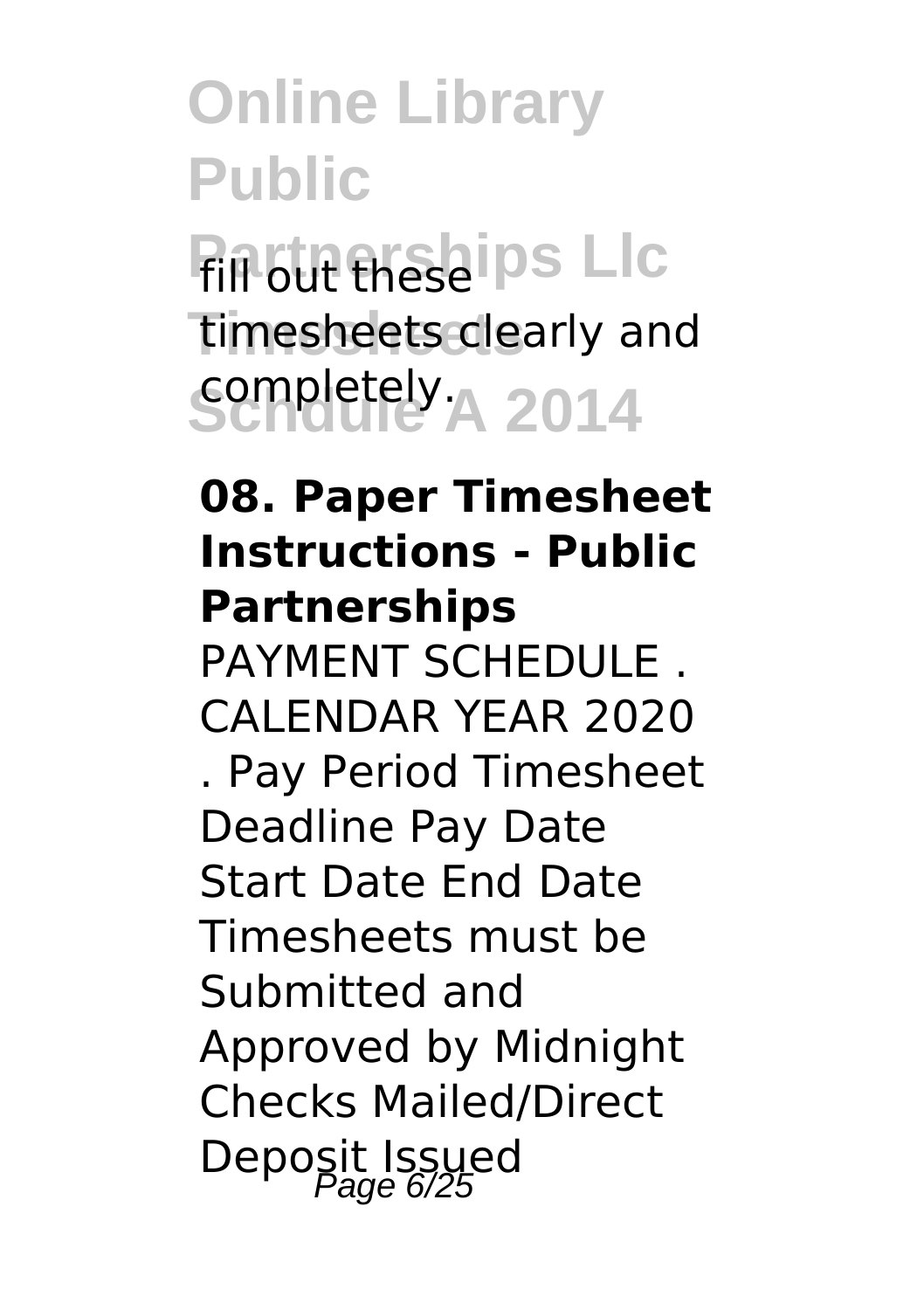**Online Library Public** Monday, December 9, **Timesheets** 2019 **SCHWENT SCHEDULE CALENDAR YEAR 2020 - Public Partnerships** Public Partnerships, LLC Washington Individual ProviderOne 7776 S Pointe Pkwy W, Suite 150 Phoenix, AZ 85044 IPOne Call Center. Toll Free Number: 1-844-240-1526. Fax Number for Paper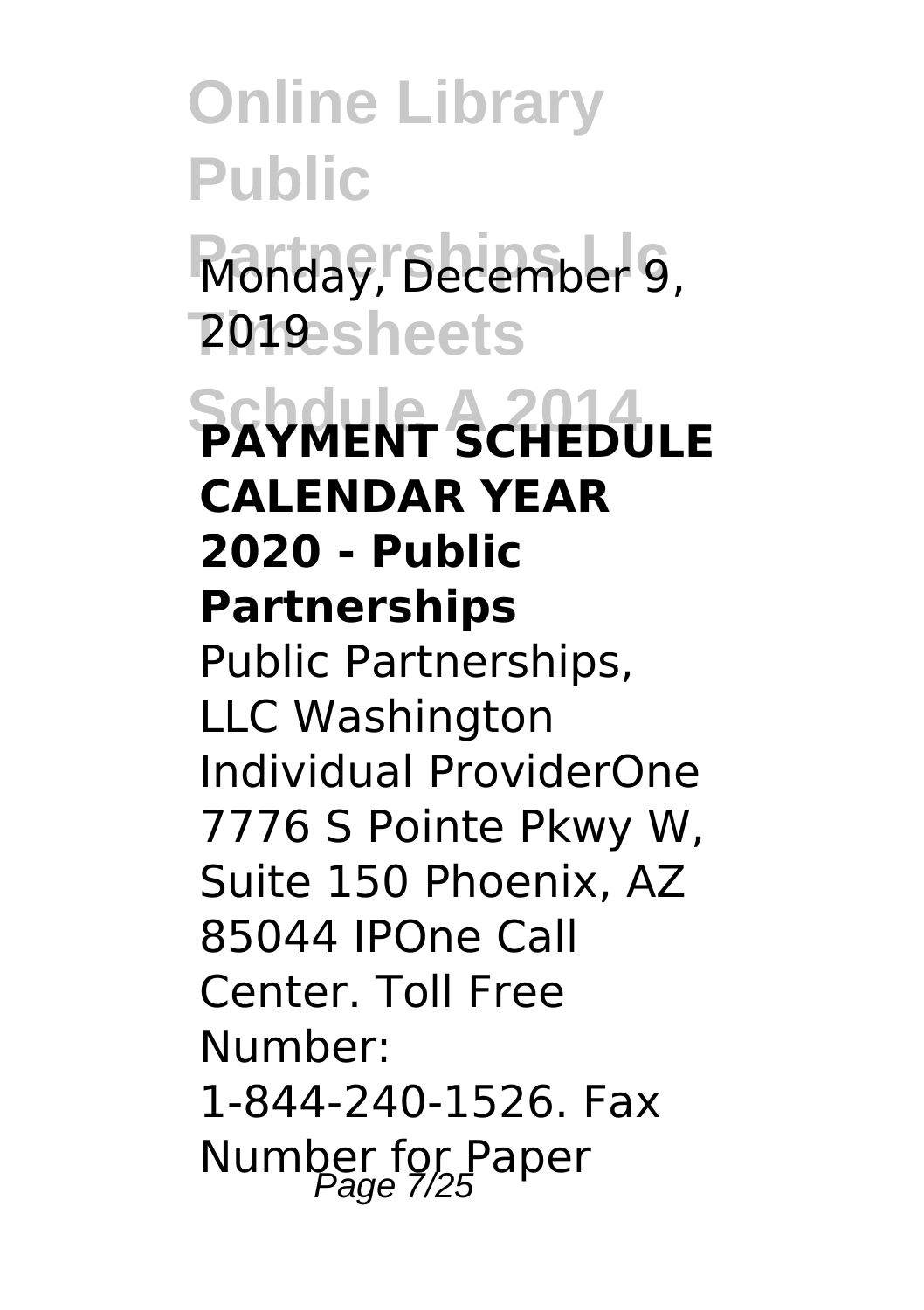**Pimesheets IPOne BetterOnline™ Web Schdule A 2014** Timesheets Toll Free Portal for Electronic Fax: 1-844-459-7416.

#### **2020 Payment Schedule - WA IPOne**

Read PDF Public Partnerships Llc Timesheets Schdule A 2014 can be all best place within net connections. If you endeavor to download and install the public partnerships llc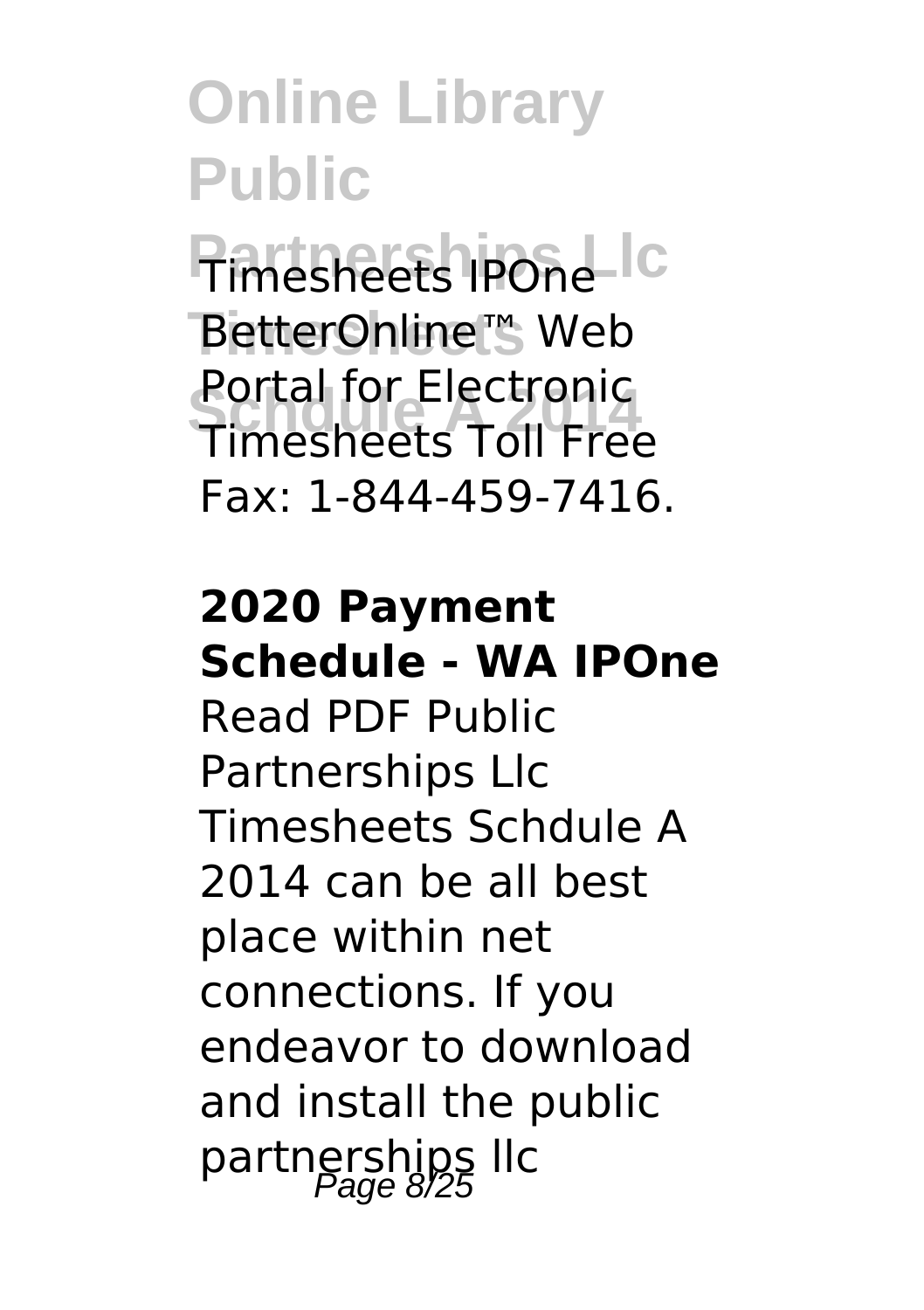**Fimesheets schdule a** 2014, it is extremely easy then, in the pa<br>currently we extend easy then, in the past the associate to purchase and create bargains to download and install public partnerships

**Public Partnerships Llc Timesheets Schdule A 2014** PAYROLL SCHEDULE - B VA DMAS Consumer Directed Services Program For Northern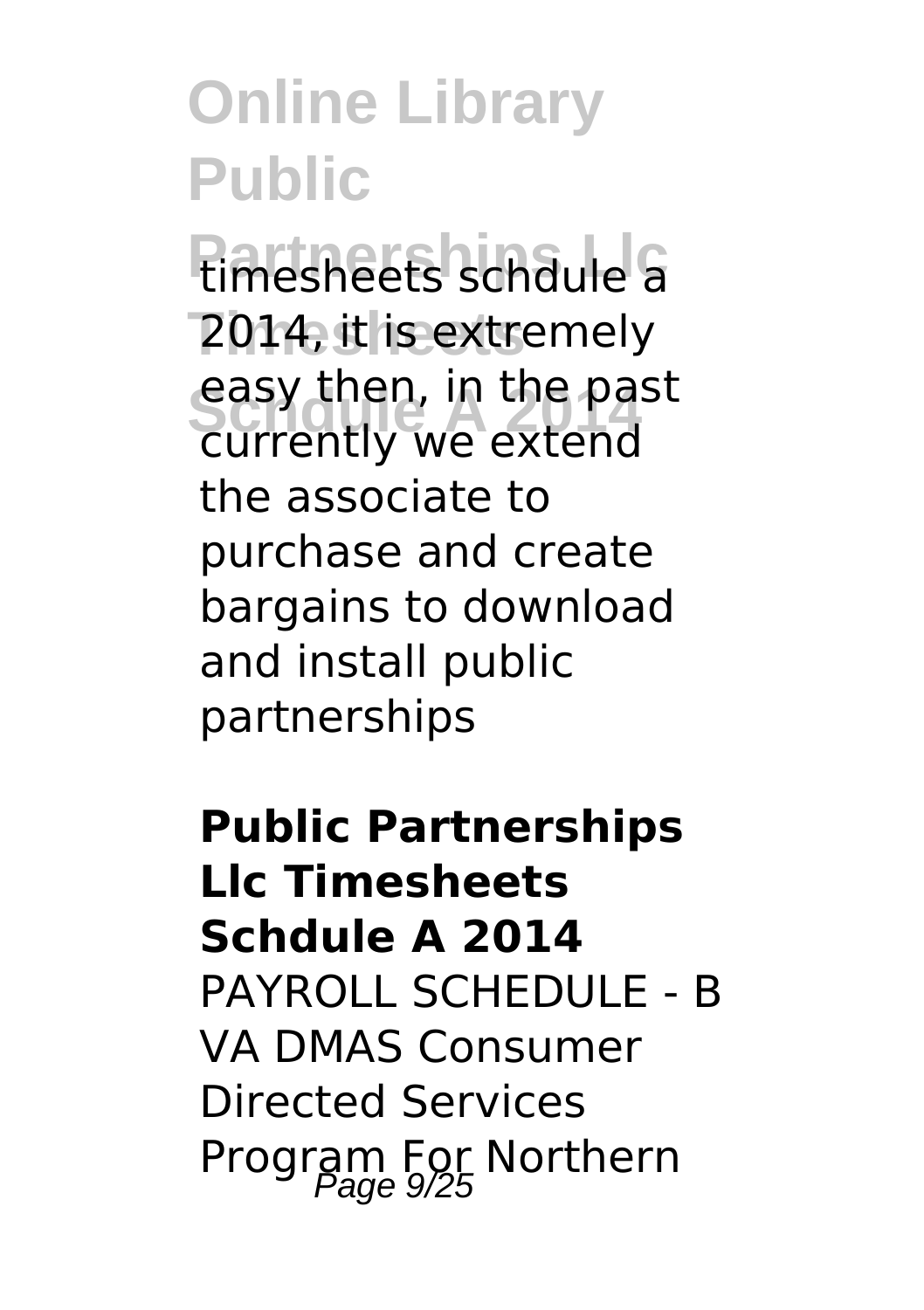VA, Piedmont & Llc **Southwest Circled Schdule A 2014** periods that include Dates are payroll the 1st day of the month. If you are responsible for paying your attendant's PATIENT PAY, please note that it is DUE when your attendant receives the pay stub for the circled periods.

#### **PAYROLL SCHEDULE - B VA DMAS - Public** Partnerships, LLC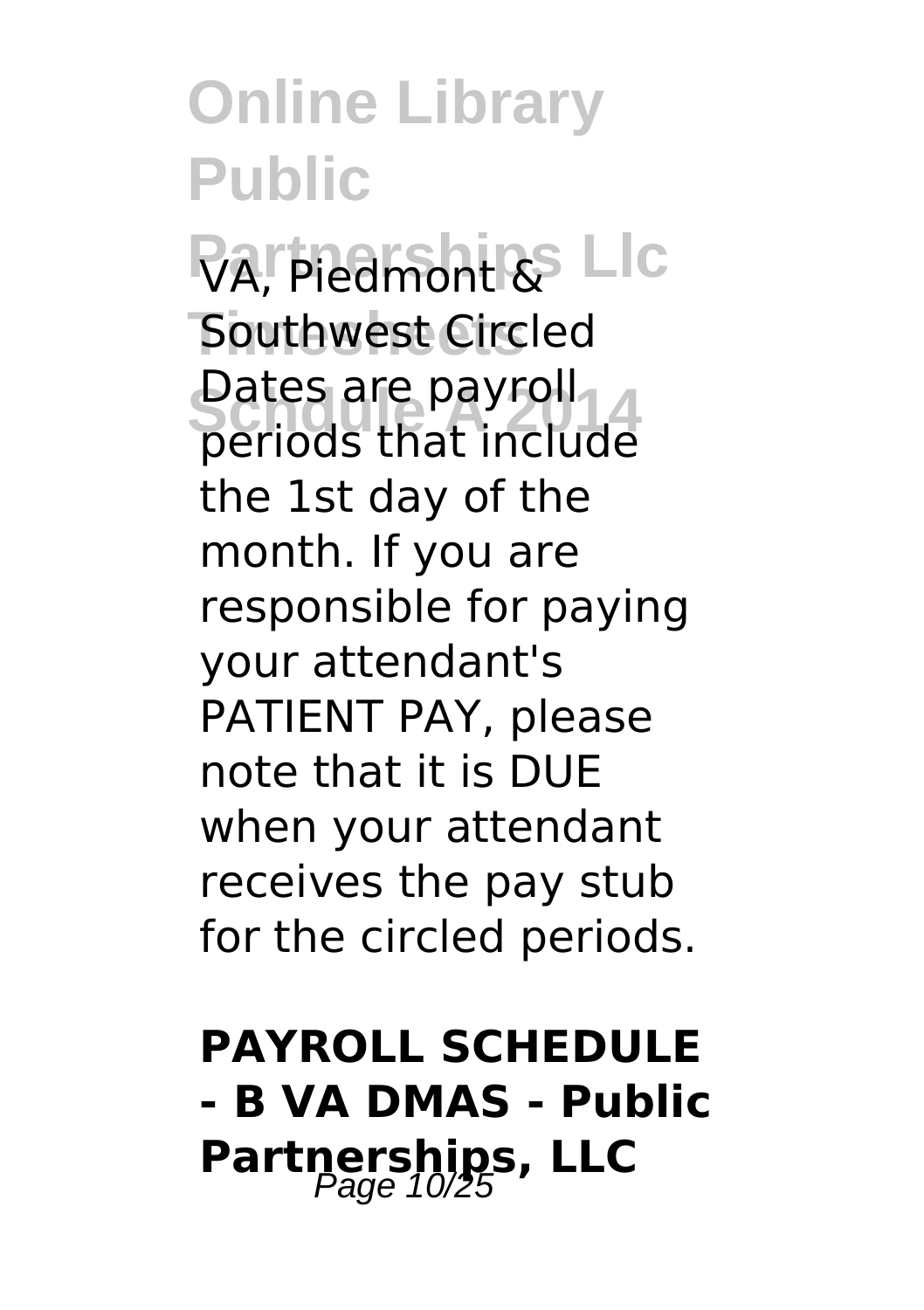**Online Library Public Partnerships Llc (PPL) Description: Public Partnerships is a**<br>Financial manageme financial management service (FMS) organization that is dedicated to assisting state, county, and local Public agencies to implement a consumerdirected service model allowing participants to make individual choices about which services they receive, how they are delivered, and by whom, within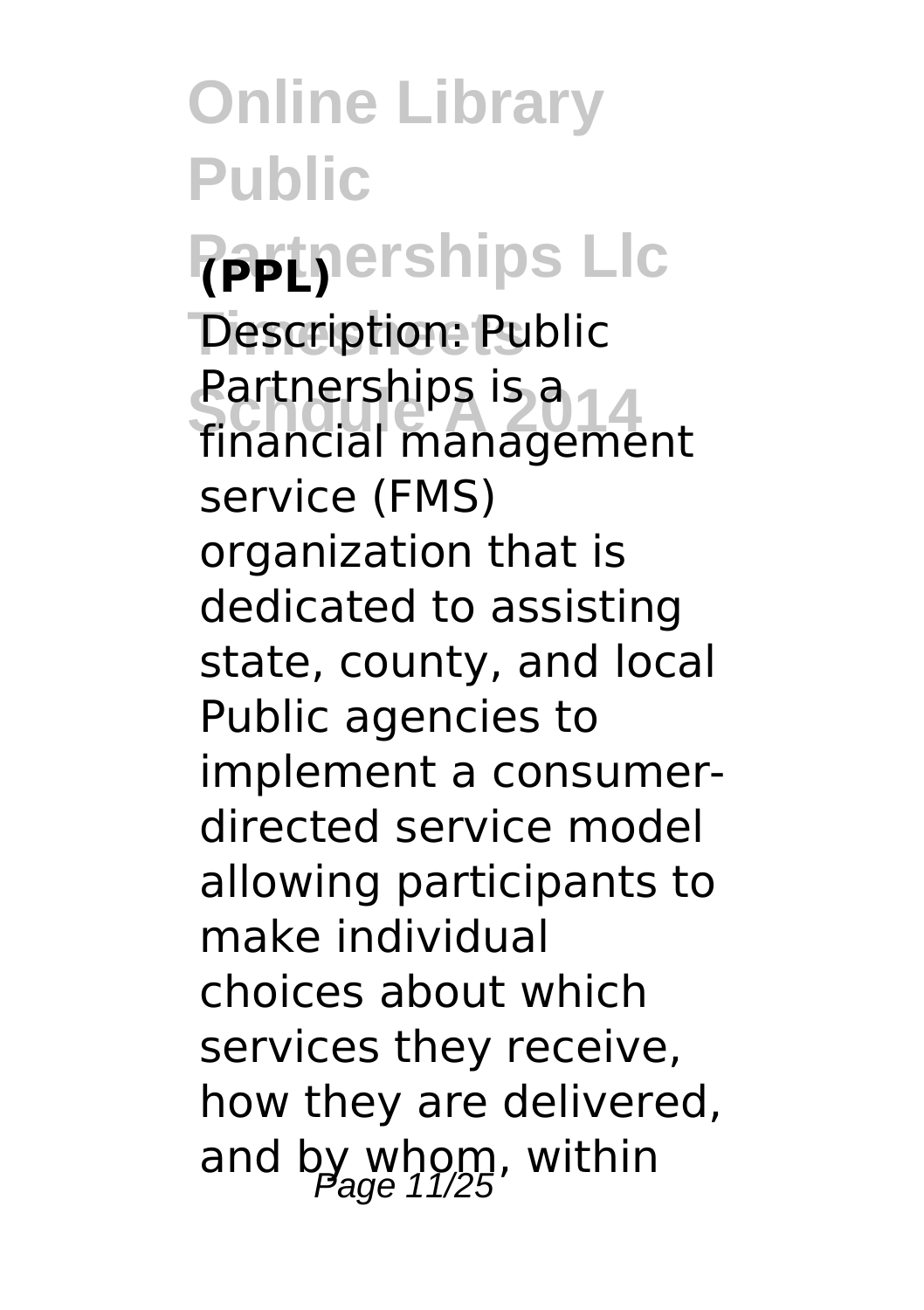**Online Library Public Their budgets. PS Timesheets Public Partnerships -**<br>Home L**PPI Home | PPL** Founded in 1999, Public Partnerships, LLC (PPL) is an industry leader in financial management services for consumer direction, serving consumers throughout the US. PPL is committed to helping people exercise choice and control for their long term services and supports.<br>Page 12/25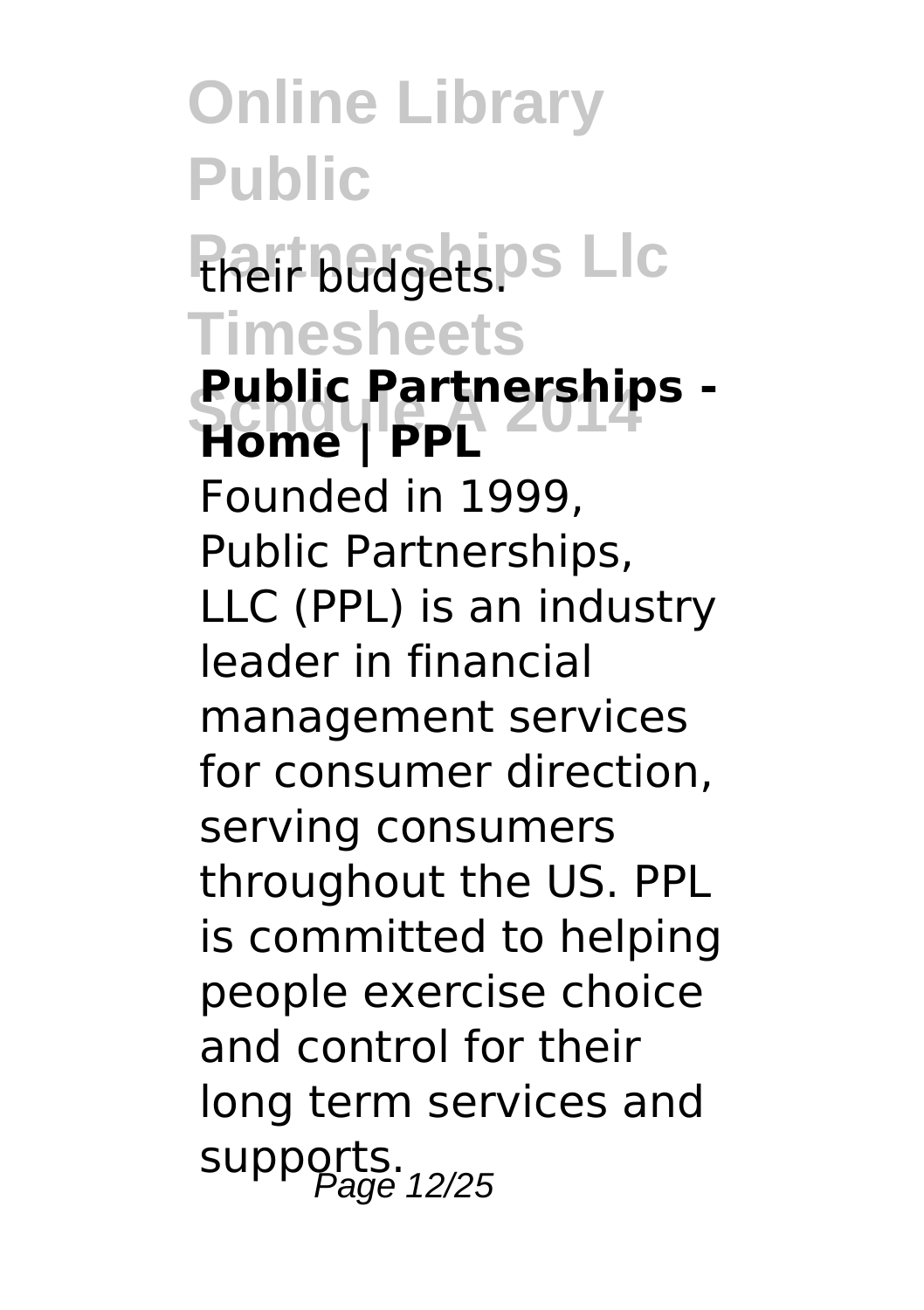**Online Library Public Partnerships Llc**

**Timesheets Public Partnerships, FLC (PPL)**<br>PUBLIC PARTNERSHIPS, **LLC (PPL)** LLC EMPLOYEE TIMESHEET (West Virginia Personal Options I/DD Waiver Program) Participant's ID: Employee's ID: MAIL: PUBLIC PARTNERSHIPS, WVPO, 6 Admirals Way Chelsea, MA 02150 WARNING: Falsifying a signature or reporting hours not worked is<br>Page 13/25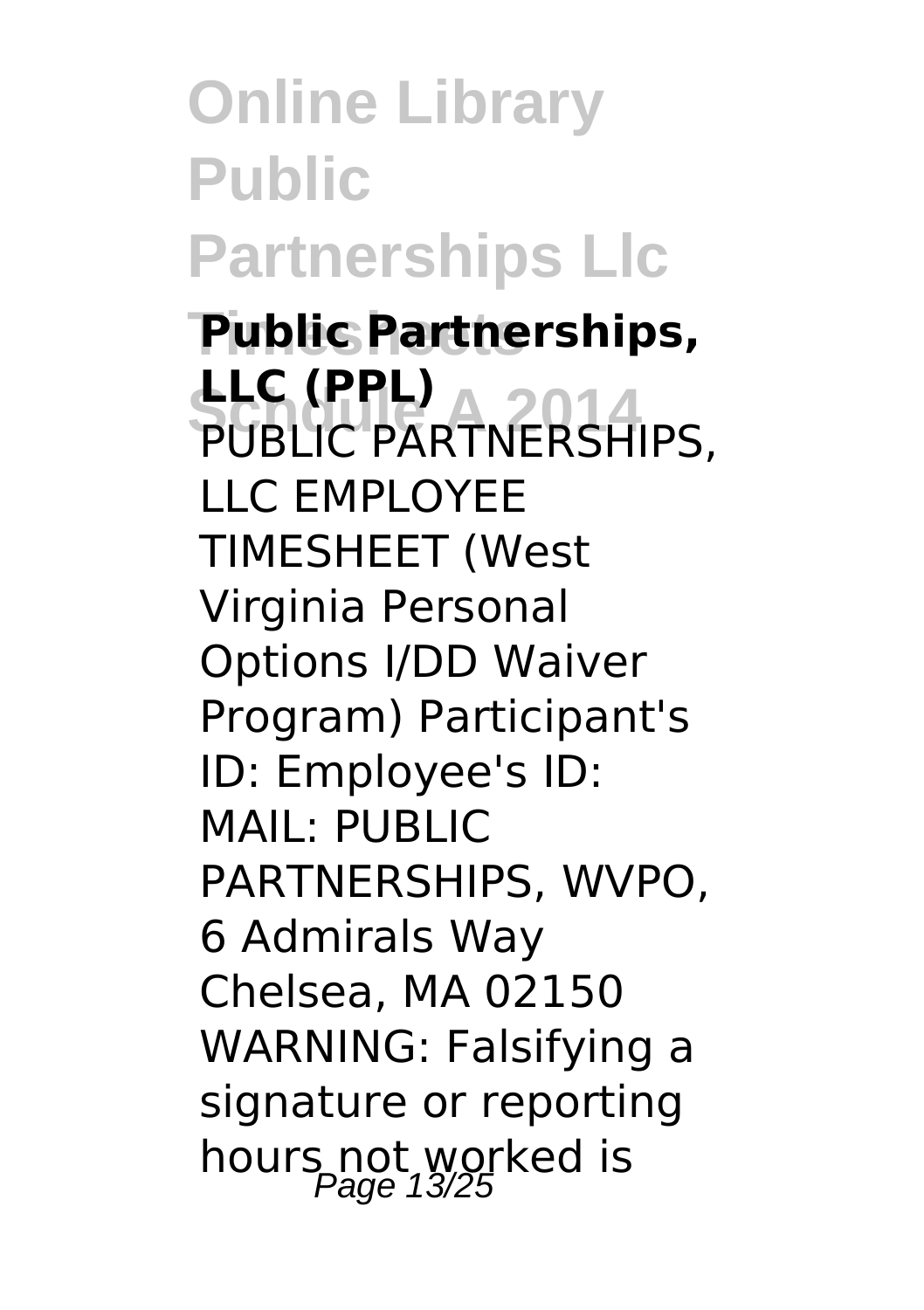**Online Library Public Medicaid fraud.**<sup>S</sup> Llc **Timesheets PARTNERSHIPS, LLC PUBLIC EMPLOYEE TIMESHEET (West Virginia ...** Founded in 1999, Public Partnerships, LLC (PPL) is an industry leader in financial management services for consumer direction, serving consumers throughout the US. PPL is committed to helping people exercise choice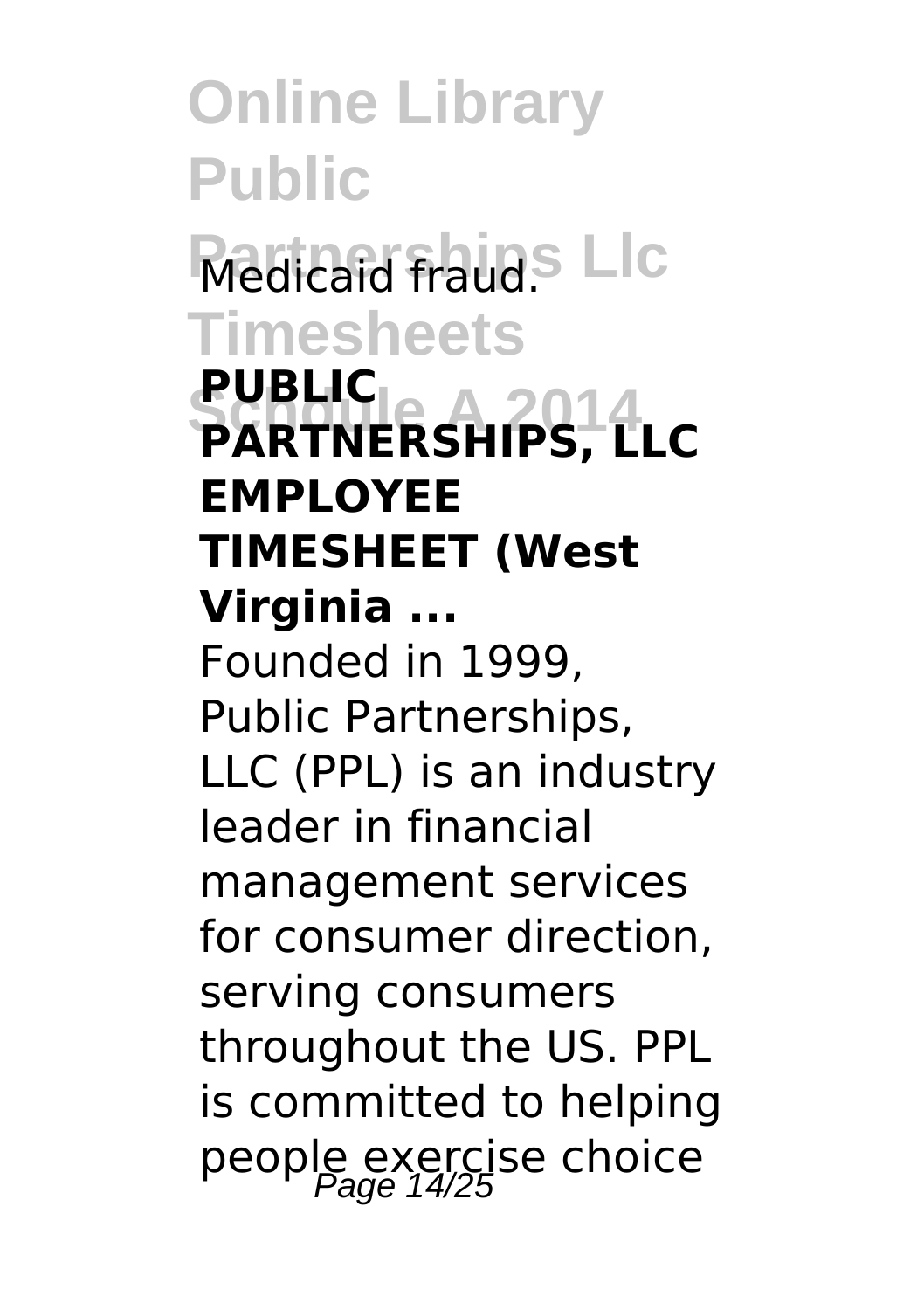and control for their<sup>C</sup> long term services and **Schdule A 2014** supports.

#### **WA State IPOne - Public Partnerships**

…2021 qld public service payroll calendar what is public partnership on my pay stub pay day schedule for atlanta public schools public partnerships hero pay teacher pay calendar qld 2020… This entry was posted in 2020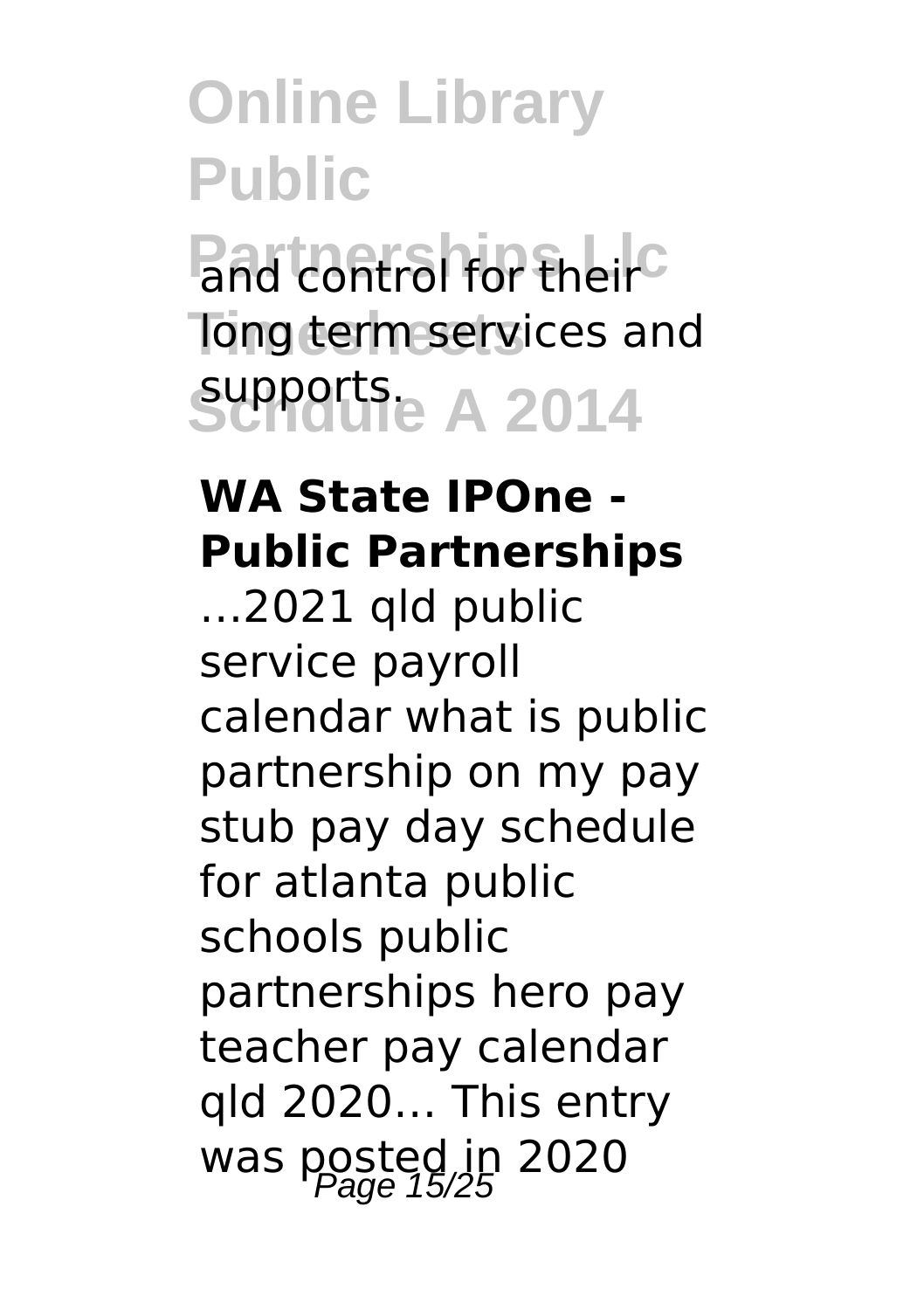Payroll and tagged C 2020 Payroll on May **33, 2020 by airi . 43** 

#### **Public Partnerships 2019 Calendar | Payroll Calendars 2020**

Founded in 1999, Public Partnerships, LLC (PPL) is an industry leader in financial management services for consumer direction, serving consumers throughout the US. PPL is committed to helping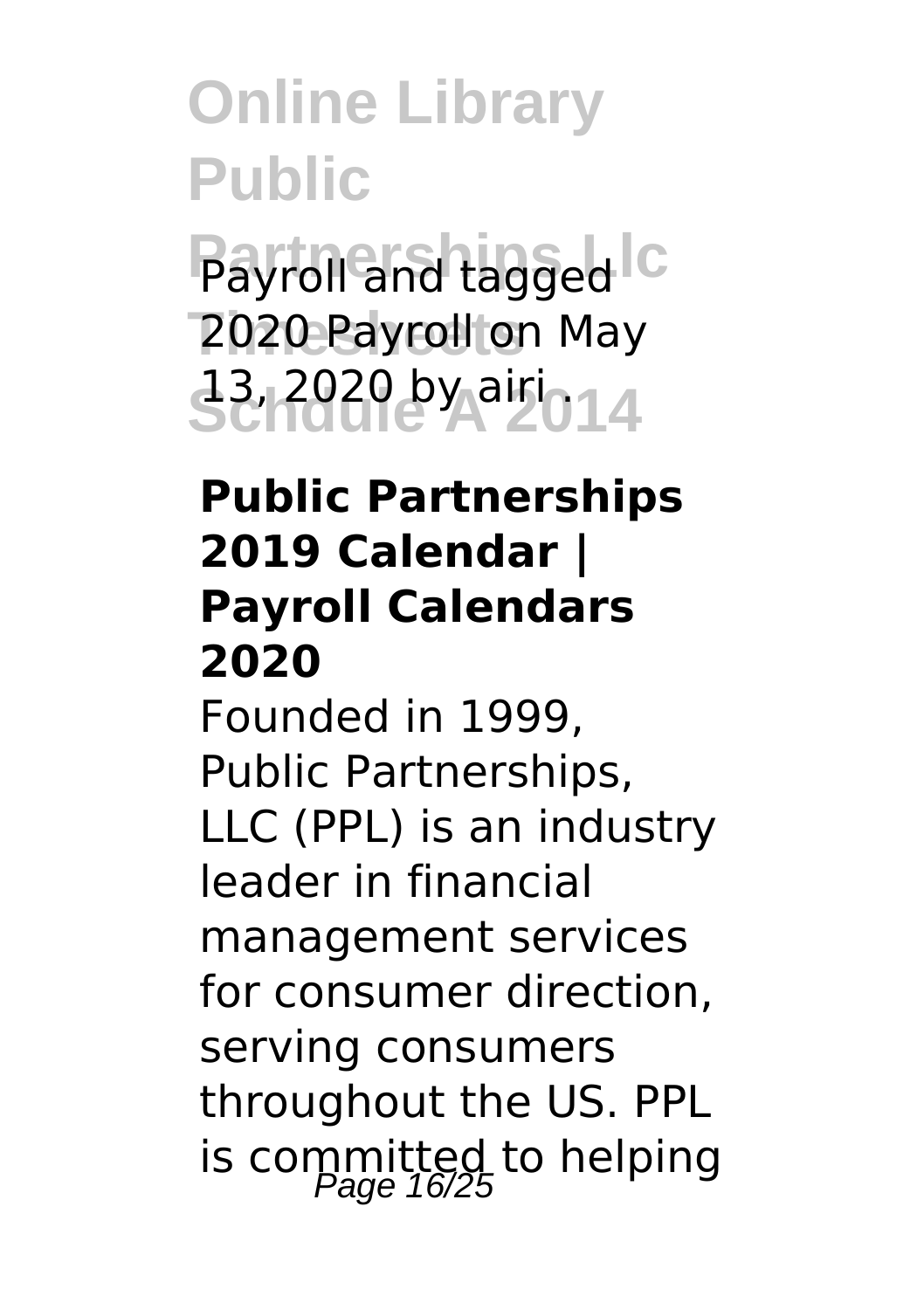**People exercise choice** and control for their long term services and supports.

#### **WA State IPOne**

Timesheets are due by August 19, 2020 at 11:59pm, according to the 2020 Payment Schedule. Timesheet submission TIP: Don't wait until August 19 to submit your timesheet! ... Founded in 1999, Public Partnerships, LLC (PPL) is an industry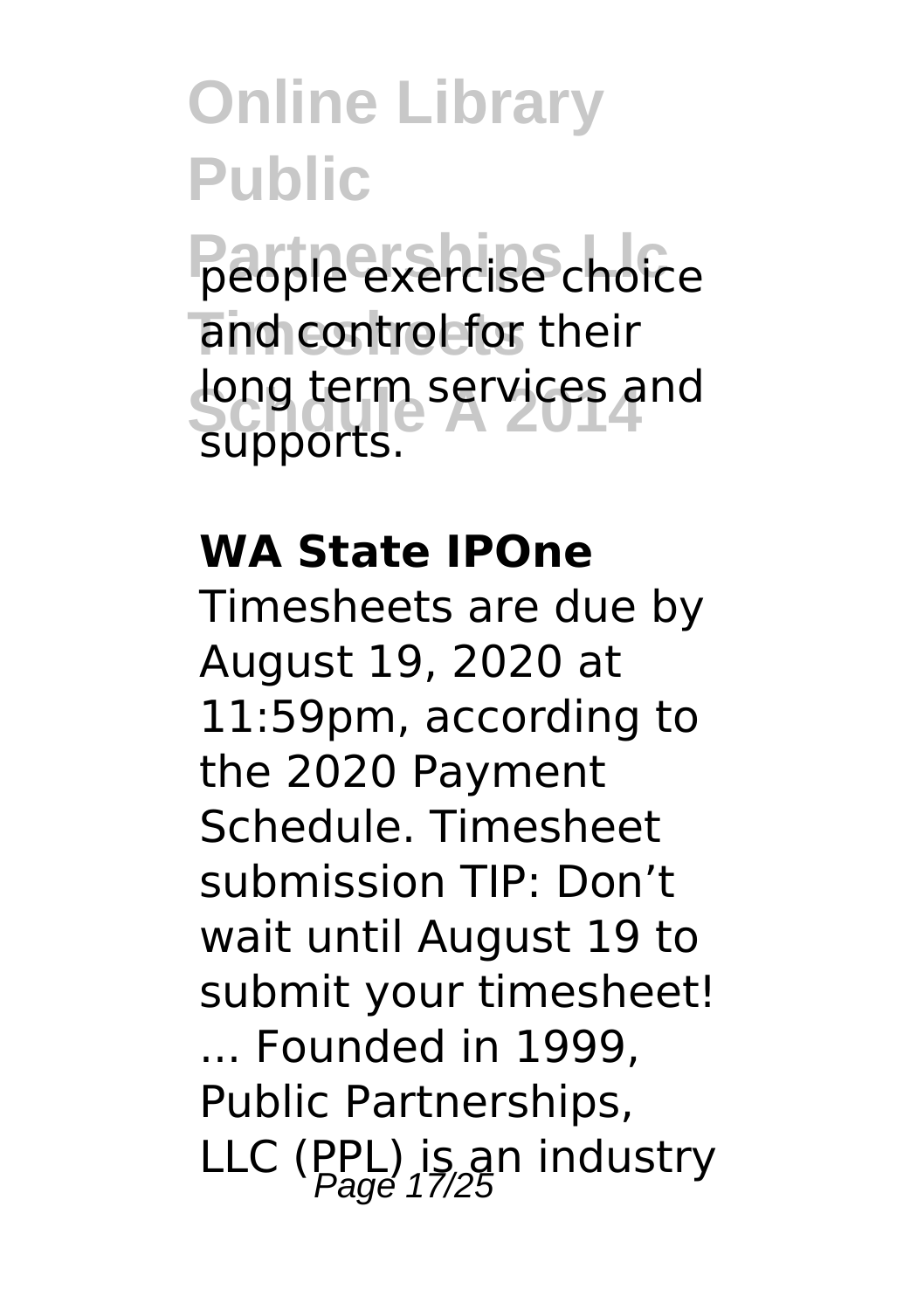**Peader** in financial IC **Timesheets** management services for consumer direction,<br>Serving consumers serving consumers throughout the US. ...

#### **WA State IPOne**

Public Partnerships Llc Timesheets Schdule A 2014 Eventually, you will enormously discover a other experience and realization by spending more cash. nevertheless when? reach you agree to that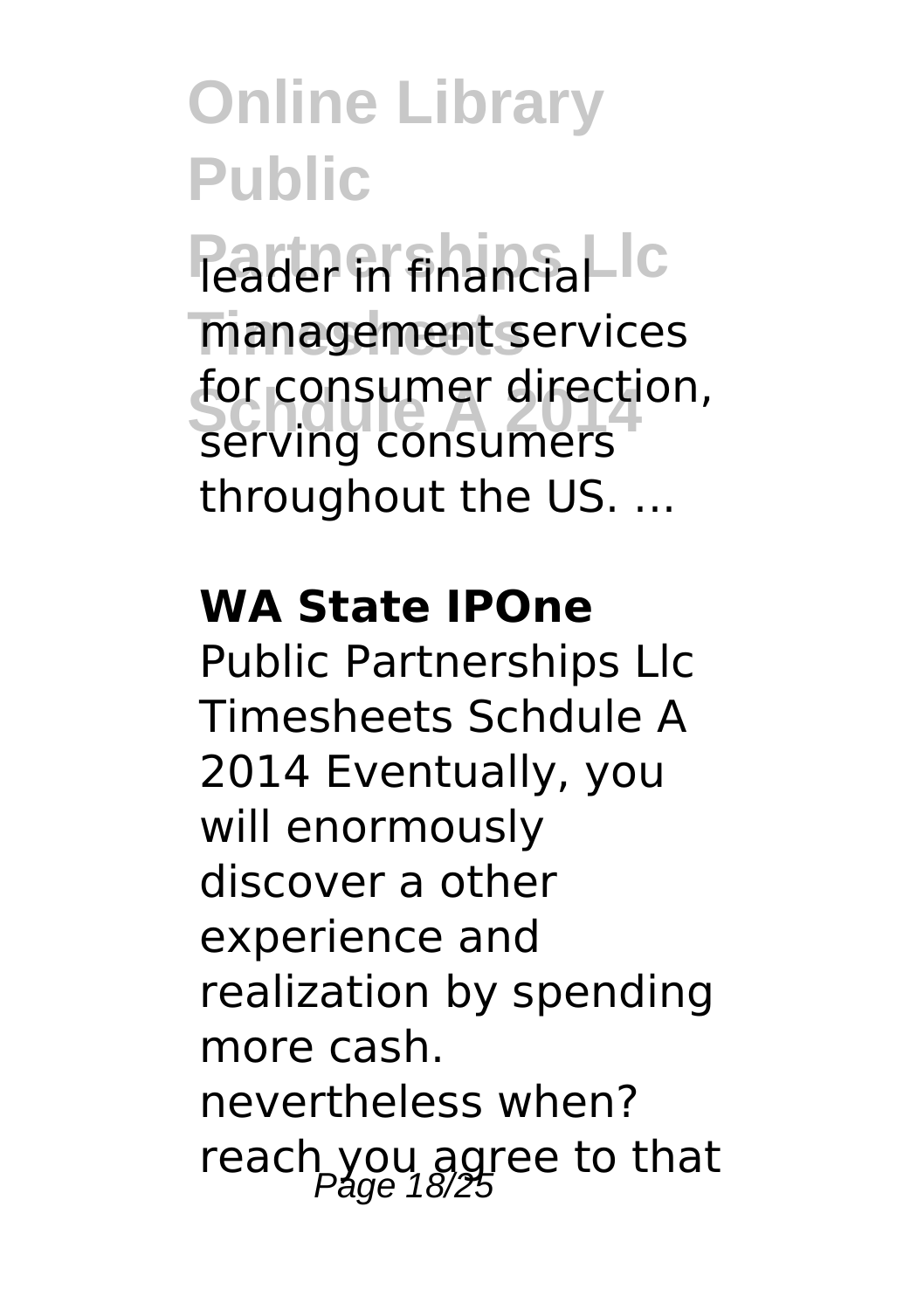# **Online Library Public Pou require to get Ic** those every needs like **Schdule A 2014** having

#### **Public Partnerships Llc Timesheets Schdule A 2014**

Public Partnerships offers nine (9) Regional Program Support Specialists (PSS) to assist Individual Providers navigate the IPOne System. Contact our Call Center at 844-240-1526 to schedule a training.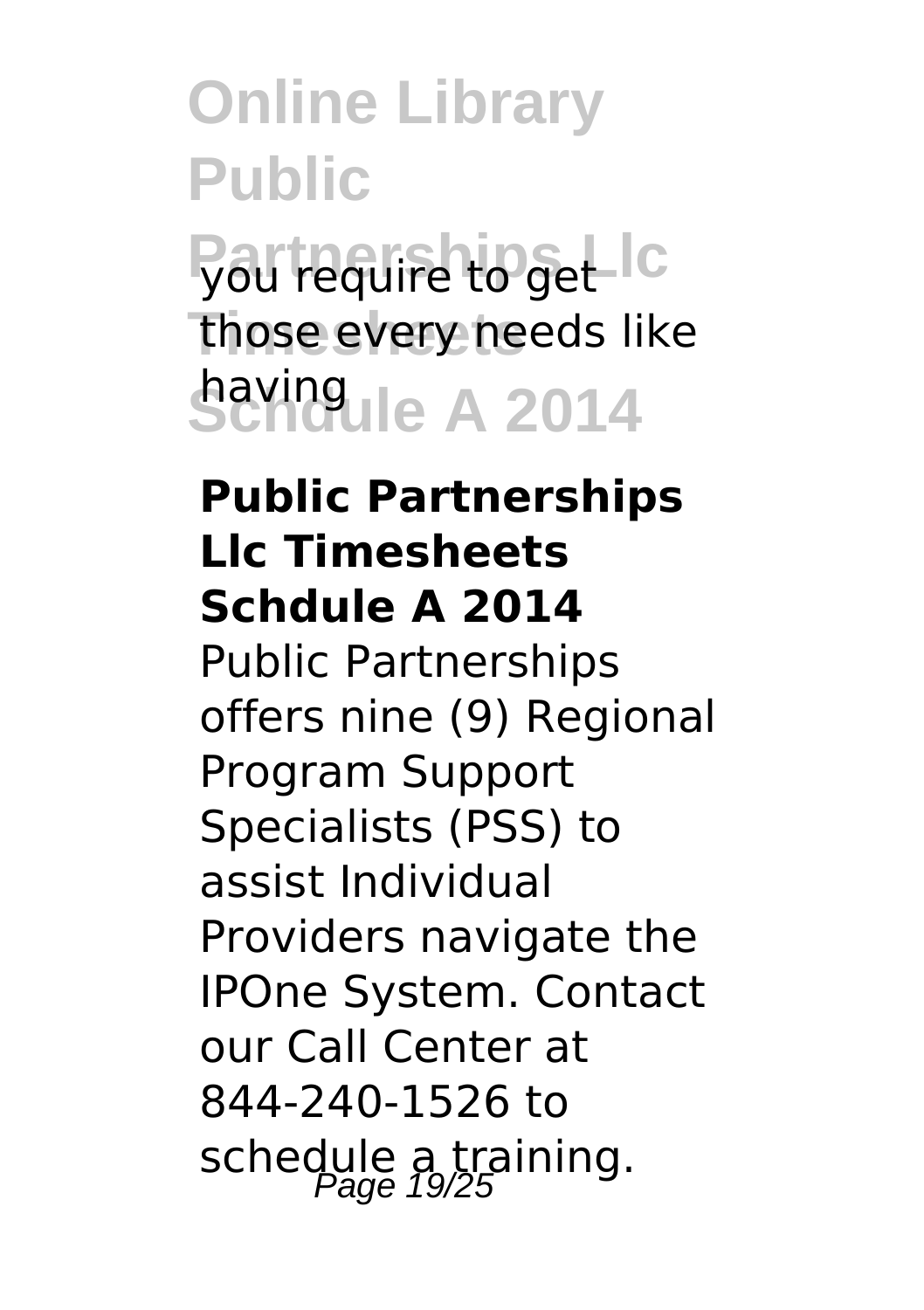**Pour training schedules** are also available **Schdule A 2014** training or sign up for below to find a local an online training.

#### **Washington - Public Partnerships**

Services AECOM partners with clients to take on their most complex challenges and pioneer innovative solutions that make a positive, lasting impact. As the world's premier infrastructure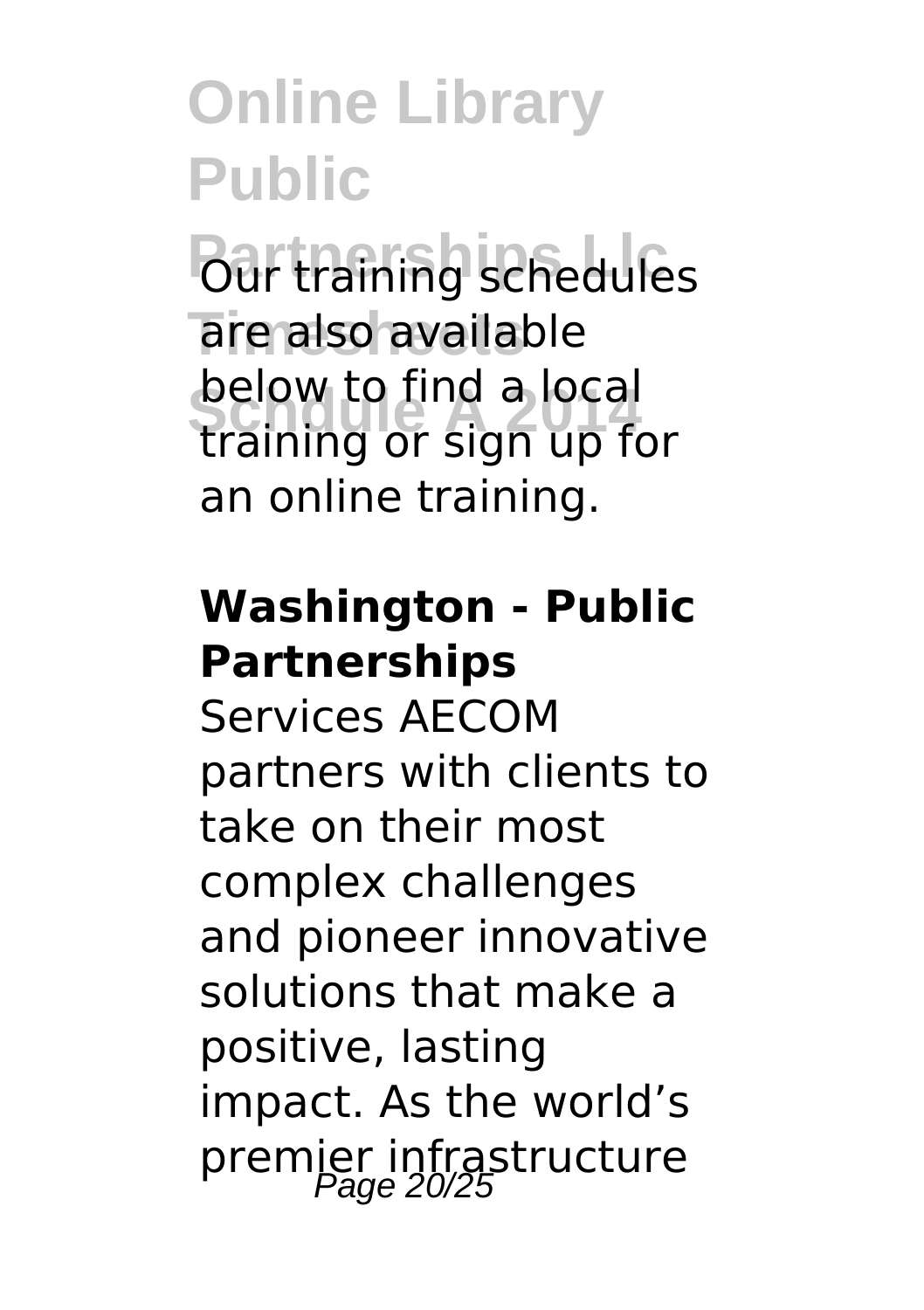**Firm, our clients in the** public and private sector count on us t sector count on us to professional services throughout the project lifecycle – from planning, design and engineering to consulting […]

#### **Integrated Services - AECOM**

The 46 th CIFF Shanghai 2020 is organised by China Foreign Trade Centre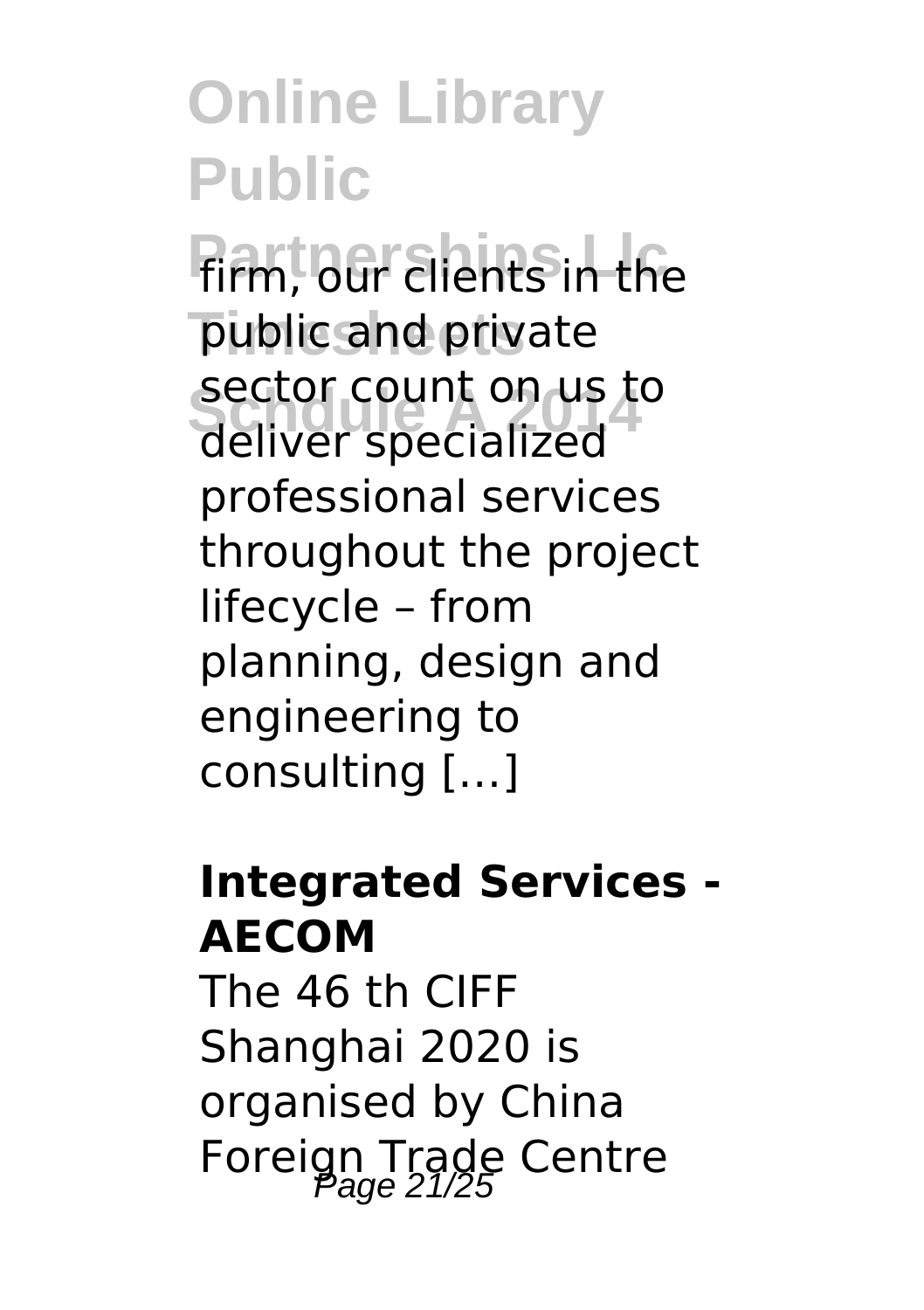**(Group)** with the theme **Timeship of "Connecting the School**<br> **Sum** of creating a very World" and with the strong integration between the high ...

#### **CIFF Shanghai 2020's schedule, confirmed: an essential ...** In July, United began operating twice-weekly service between San Francisco and Shanghai via Seoul.United was the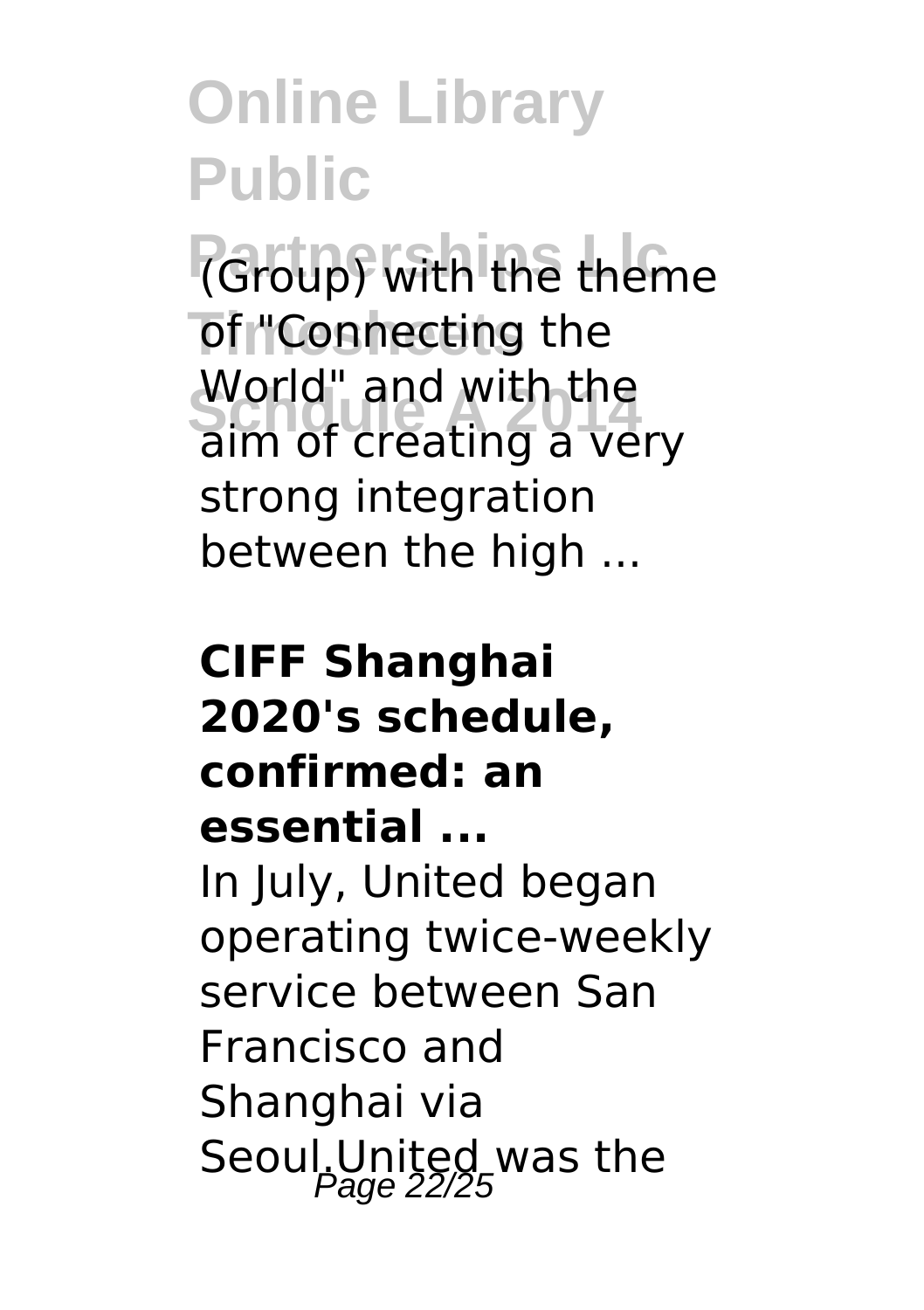Partest U.S. carrier Ic serving China prior to suspending service<br>February due to ... suspending service in

**United Airlines Doubles Service Between San Francisco and ...** about dlj real estate capital partners, llc DLJ RECP is a leading global investment firm focusing on real estate and real estate-related assets. DLJ RECP was founded in 1995 and<br> $P_{\text{age}}$  23/25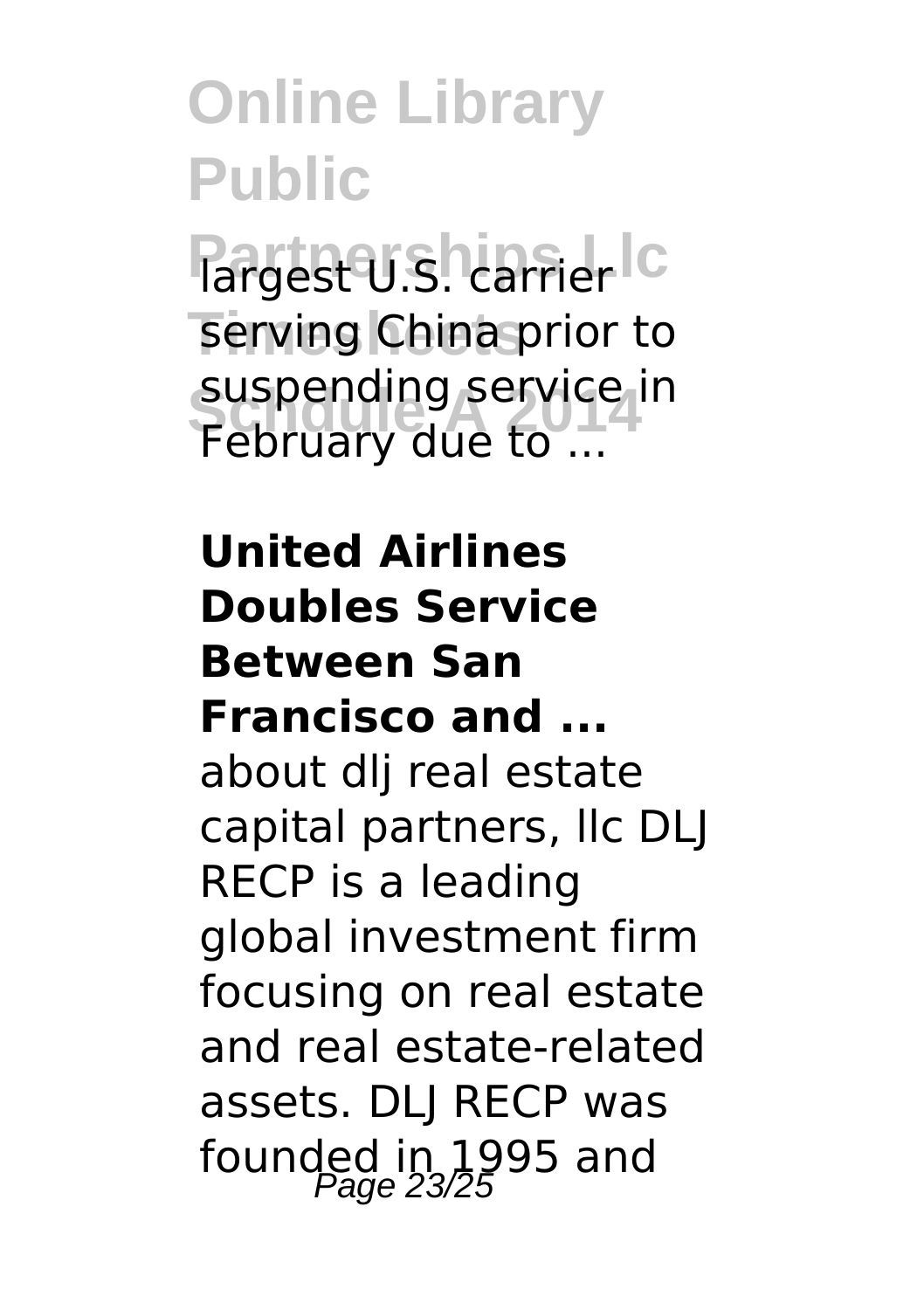**Online Library Public Pas offices in New ... Timesheets DLJ Real Estate**<br>Canital Partners a **Capital Partners and Foresight Investment ...** SHANGHAI, Sept. 22, 2013 /PRNewswire/ -- Huntsman Corporation (NYSE: HUN) held an inauguration ceremony on 17 September to mark the official opening of its new Asia Pacific Technology Center (ATC ...

Page 24/25